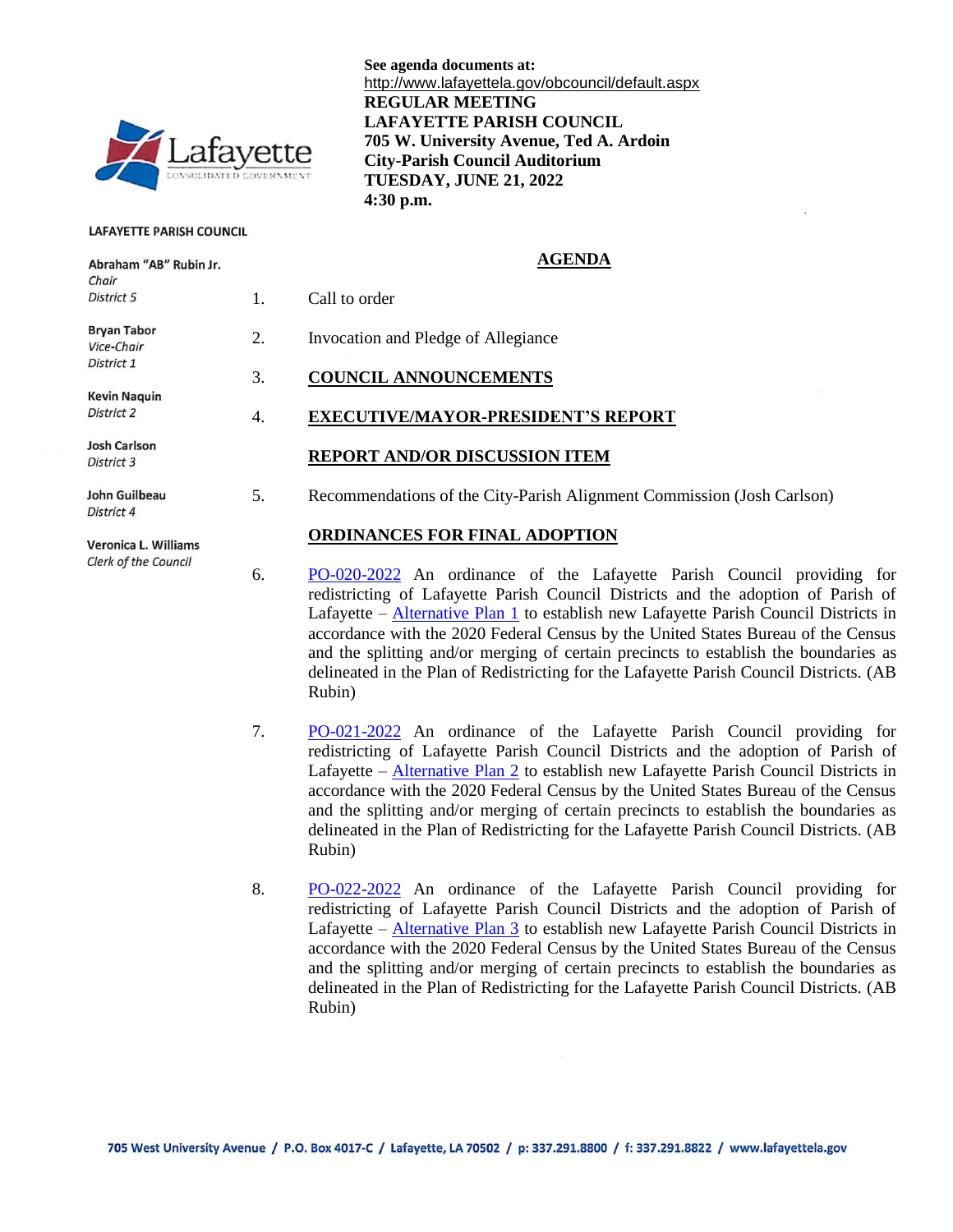9. [PO-023-2022](http://apps.lafayettela.gov/OBCouncil/ViewDocument.aspx?docID=2155070) An ordinance of the Lafayette Parish Council providing for redistricting of Lafayette Parish Council Districts and the adoption of Parish of Lafayette – [Alternative Plan 4](https://gis.doyleland.com/redistricting/lafayette/parishalt4.pdf) to establish new Lafayette Parish Council Districts in accordance with the 2020 Federal Census by the United States Bureau of the Census and the splitting and/or merging of certain precincts to establish the boundaries as delineated in the Plan of Redistricting for the Lafayette Parish Council Districts. (AB Rubin)

## **JOINT ORDINANCES FOR FINAL ADOPTION**

- 10. [JO-036-2022](http://apps.lafayettela.gov/OBCouncil/ViewDocument.aspx?docID=2155080) A joint ordinance of the Lafayette City Council and the Lafayette Parish Council redesignating Article X of Chapter 98 of the Lafayette City-Parish Consolidated Government Code of Ordinances as Article IV of Chapter 98 and repealing and reenacting Article IV of Chapter 98 to provide for the regulation of Commercial Pedal Carriages. (Nanette Cook and Kevin Naquin)
- 11. [JO-037-2022](http://apps.lafayettela.gov/OBCouncil/ViewDocument.aspx?docID=2155081) A joint ordinance of the Lafayette City Council and the Lafayette Parish Council amending Chapter 6 of the Lafayette Consolidated Government Code of Ordinances relative to the issuance of a BYOB permit within the City and Unincorporated Parish of Lafayette. (Nanette Cook and Kevin Naquin)
- 12. [JO-038-2022](http://apps.lafayettela.gov/OBCouncil/ViewDocument.aspx?docID=2155074) A joint ordinance of the Lafayette City Council and the Lafayette Parish Council implementing the conditional two (2%) percent pay increase for Municipal Fire and Police Civil Service employees of the Lafayette Police Department and the conditional two (2%) percent pay increase for the employees of Lafayette City-Parish Consolidated Government ("LCG") reporting to the Lafayette City Council, Lafayette Parish Council, Lafayette Mayor-President, and/or classified under the City-Parish Municipal Civil Service System, as well as other employees on LCG's manning tables, during FY 21/22 in lieu of including the two (2%) percent pay increases in the FY 22/23 proposed budget, and to implement the two (2%) percent statutory pay raise for certain eligible Municipal Fire and Police Civil Service employees of the Lafayette Fire Department during FY 21/22 in lieu of implementing it at the beginning of FY 22/23. (Pat Lewis, AB Rubin and Mayor-President)
- 13. [JO-039-2022](http://apps.lafayettela.gov/OBCouncil/ViewDocument.aspx?docID=2155076) A joint ordinance of the Lafayette City Council and the Lafayette Parish Council amending the FY 21/22 operating budget and adjusting the manning tables of the Lafayette City-Parish Consolidated Government by increasing the use of the City General Fund Prior Year Fund Balance to increase the pay rate for one (1) Administrative Specialist and adding one (1) Digital Communications Specialist within the Mayor-President's Office. (Mayor-President)
- 14. [JO-040-2022](http://apps.lafayettela.gov/OBCouncil/ViewDocument.aspx?docID=2155077) A joint ordinance of the Lafayette City Council and the Lafayette Parish Council amending the FY 21/22 operating budget of the Lafayette City-Parish Consolidated Government by increasing the use of Prior Year Fund Balance in Fund 550 in the amount of \$225,000 and appropriating within the Public Works Department, Environmental Quality, Code Enforcement Division for additional funding needed for contractual services used for grass cutting and debris removal. (Public Works)
- 15. [JO-041-2022](http://apps.lafayettela.gov/OBCouncil/ViewDocument.aspx?docID=2155079) A joint ordinance of the Lafayette City Council and the Lafayette Parish Council amending the FY 21/22 capital budget of the Lafayette City-Parish Consolidated Government by transferring \$9,524 in funds from the I-49 LOCAL COMMITMENT activity to the ECI TRAFFIC CABINET activity for additional funding needed within the Community Development and Planning Department, Planning Division. (Community Development and Planning)

## **CONSIDER APPOINTMENT BY THE COUNCIL, AS A WHOLE, TO BOARD/COMMISSION**

16. [Library](http://apps.lafayettela.gov/OBCouncil/ViewDocument.aspx?docID=2155082) - Appointment of to the Lafayette Parish Library Board of Control for the remainder of an unexpired five-year term thru 09-30-2024.

## **INTRODUCTORY ORDINANCES**

17. [PO-024-2022](http://apps.lafayettela.gov/OBCouncil/ViewDocument.aspx?docID=2155094) An ordinance of the Lafayette Parish Council amending the FY 21/22 operating budget of the Lafayette City-Parish Consolidated Government to adjust amounts for administrative and general costs to actual. (Finance)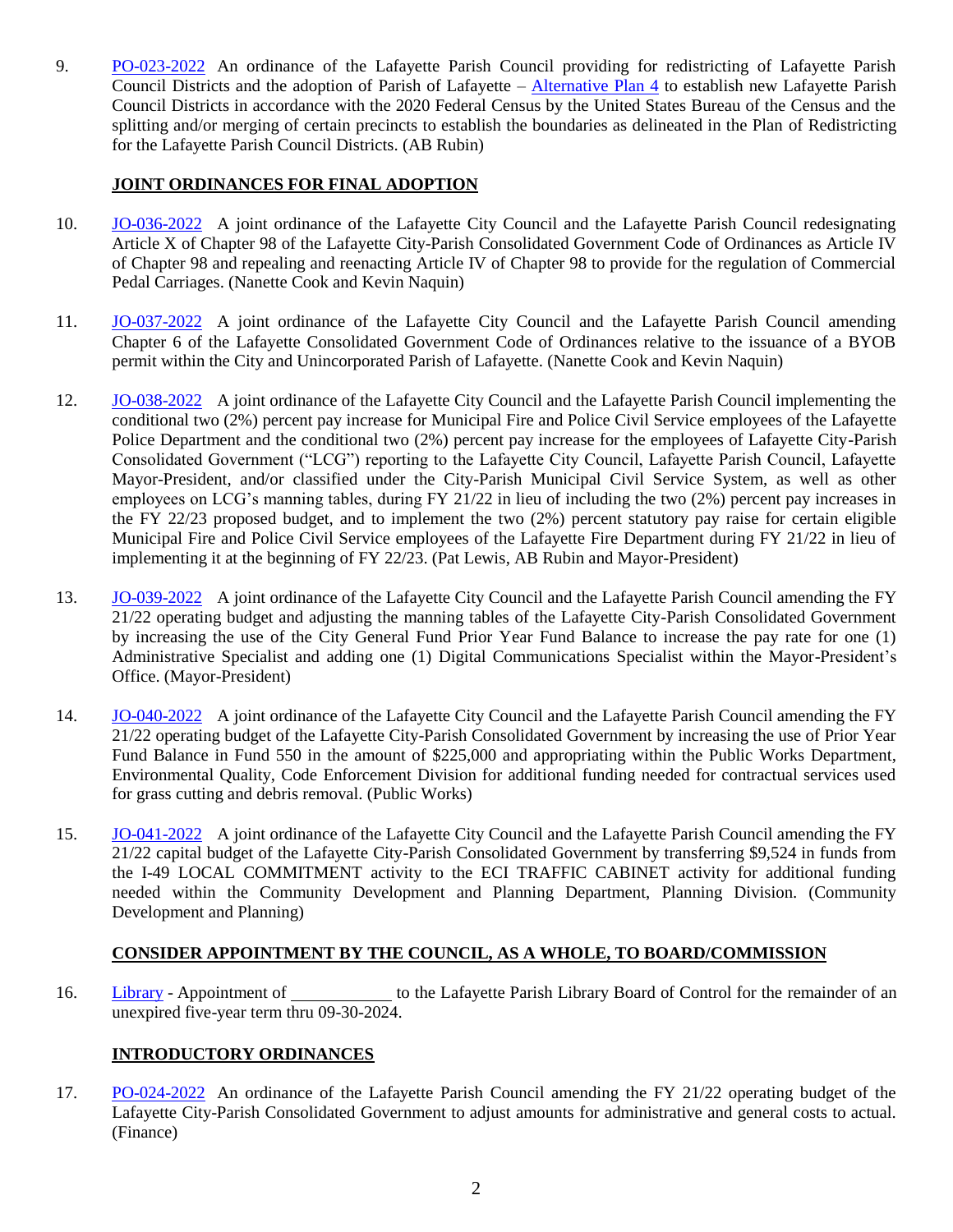- 18. [PO-025-2022](http://apps.lafayettela.gov/OBCouncil/ViewDocument.aspx?docID=2155095) An ordinance of the Lafayette Parish Council amending the FY 21/22 operating budget of the Lafayette City-Parish Consolidated Government by reclassifying \$14,162,264 of Parish Future Project Reserves to Parish Loss Revenue Reserves based upon an adjustment of the FY 19/20 loss revenue calculation of \$158,741 and FY 20/21 loss revenue calculation of \$14,003,523 in Fund 651 American Rescue Plan/21-Parish Fund. (Finance)
- 19. [PO-026-2022](http://apps.lafayettela.gov/OBCouncil/ViewDocument.aspx?docID=2155083) An ordinance of the Lafayette Parish Council amending the FY 21/22 operating and capital budget of the Lafayette City-Parish Consolidated Government by reclassifying Parish ARPA projects in Fund 651 American Rescue Plan/21-Parish Fund to align with final ARPA rules. (Finance)
- 20. [PO-027-2022](http://apps.lafayettela.gov/OBCouncil/ViewDocument.aspx?docID=2155084) An ordinance of the Lafayette Parish Council amending the FY 21/22 operating and capital budget of the Lafayette City-Parish Consolidated Government by decreasing Council Reserves in Fund 651 American Rescue Plan/21-Parish Fund in the amount of \$400,000 and appropriating within the CAO's Office for Parish Tourism. (CAO)
- 21. [PO-028-2022](http://apps.lafayettela.gov/OBCouncil/ViewDocument.aspx?docID=2155086) An ordinance of the Lafayette Parish Council amending the FY 21/22 capital budget of the Lafayette City-Parish Consolidated Government by transferring a total of \$33,000 from various Drainage budget line items to 3 AXL HD TRAILER AIRBRKS NEW-1 budget line item for additional funding within the Drainage Department. (Drainage)
- 22. [PO-029-2022](http://apps.lafayettela.gov/OBCouncil/ViewDocument.aspx?docID=2155087) An ordinance of the Lafayette Parish Council amending the FY 21/22 capital budget of the Lafayette City-Parish Consolidated Government by decreasing Council Reserves in Fund 651 American Rescue Plan/21-Parish Fund in the amount of \$67,000.00 and appropriating within the Public Works Department for the Maple Grove Lane Overlay Project. (Public Works)
- 23. [PO-030-2022](http://apps.lafayettela.gov/OBCouncil/ViewDocument.aspx?docID=2155089) An ordinance of the Lafayette Parish Council amending the FY 21/22 capital budget of the Lafayette City-Parish Consolidated Government by decreasing Council Reserves in Fund 651 American Rescue Plan/21-Parish Fund in the amount of \$1,000,000.00 and appropriating within the Public Works Department for the Coulee Mine Flood Control Project. (Public Works)
- 24. [PO-031-2022](http://apps.lafayettela.gov/OBCouncil/ViewDocument.aspx?docID=2155090) An ordinance of the Lafayette Parish Council amending the FY 21/22 capital budget of the Lafayette City-Parish Consolidated Government by decreasing Council Reserves in Fund 651 American Rescue Plan/21-Parish Fund in the amount of \$500,000.00 and appropriating within the Public Works Department for the Garber Road Bridge Replacement Project. (Public Works)
- 25. [PO-032-2022](http://apps.lafayettela.gov/OBCouncil/ViewDocument.aspx?docID=2155091) An ordinance of the Lafayette Parish Council amending the FY 21/22 capital budget of the Lafayette City-Parish Consolidated Government by transferring \$545,000.00 in 275 Funds from the Bayou Vermilion Flood Control-Chappuis Project and \$1,800,000.00 in 261 Funds from the Oak Springs Flood Control Project to the Bayou Vermilion Flood Control Project within the Public Works Department. (Public Works)
- 26. [PO-033-2022](http://apps.lafayettela.gov/OBCouncil/ViewDocument.aspx?docID=2155092) An ordinance of the Lafayette Parish Council amending the FY 21/22 capital budget of the Lafayette City-Parish Consolidated Government by decreasing Council Reserves in Fund 651 American Rescue Plan/21-Parish Fund in the amount of \$200,000.00 and appropriating within the Public Works Department for the Carmel Drive Sidewalks Project. (Public Works)
- 27. [PO-034-2022](http://apps.lafayettela.gov/OBCouncil/ViewDocument.aspx?docID=2155093) An ordinance of the Lafayette Parish Council amending the FY 21/22 capital budget of the Lafayette City-Parish Consolidated Government by decreasing Council Reserves in Fund 651 American Rescue Plan/21-Parish Fund in the amount of \$2,019,039.00 and appropriating within the Public Works Department for the Louisiana Avenue Extension Project. (Public Works)
- 28. Comments from the public concerning the above introductory ordinances.